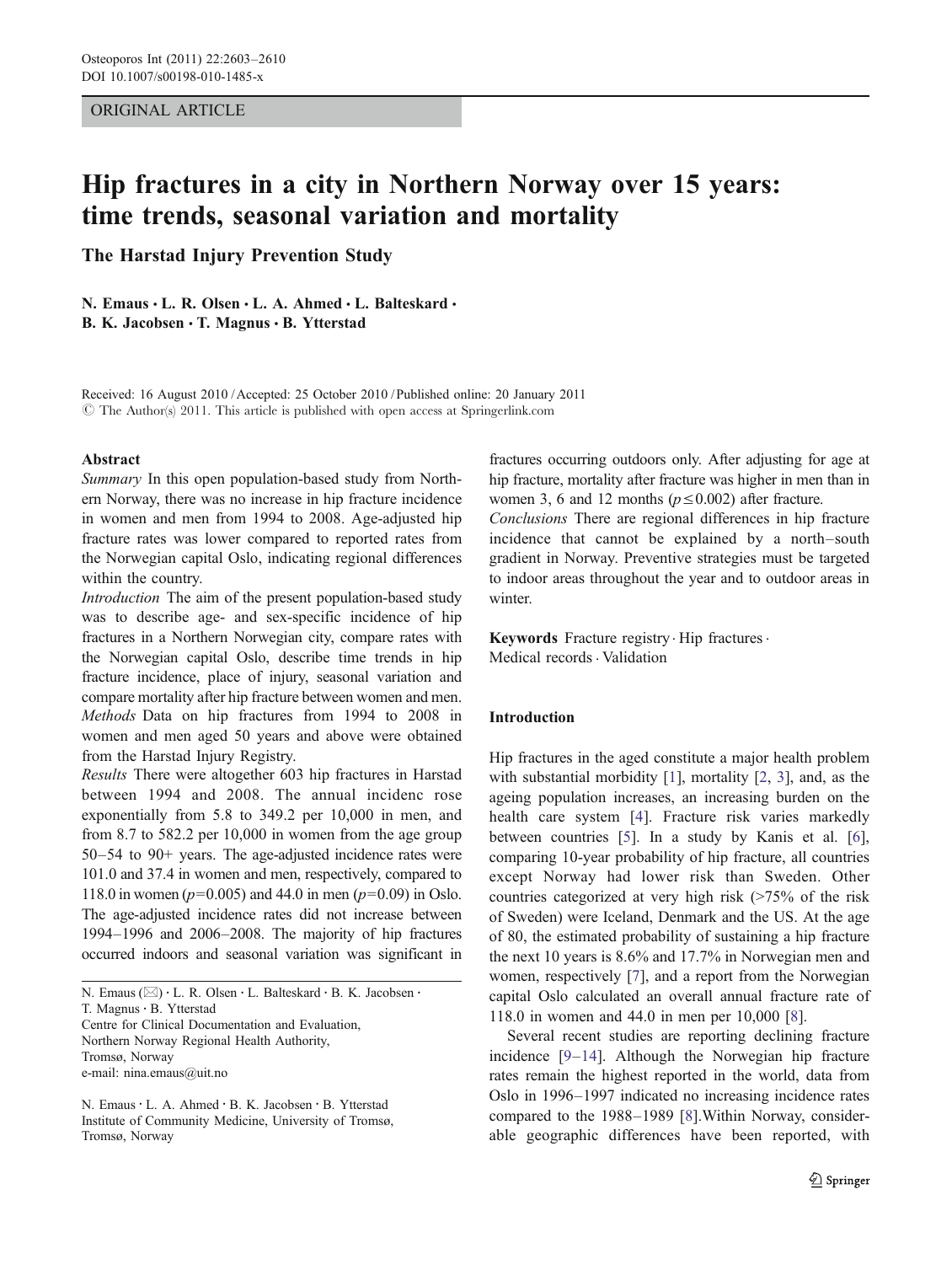substantially lower rates in smaller cities and rural areas compared to Oslo [\[7](#page-6-0), [15\]](#page-6-0). However, these are reports based on sporadic studies in few regions and in limited time periods [[16,](#page-6-0) [17](#page-6-0)].

From 1985 to 2003, the Norwegian Institute of Public Health commissioned four Norwegian hospitals, representing 10% of the population, to run a national injury registry [\[18](#page-6-0)]. The registry collected a variety of data connected to the actual injury itself and the event leading to the injury. In the city of Harstad in Northern Norway, the registration continued and has been running for more than 23 years. Throughout the years of the National Injury Registry, the injury rates in Harstad closely resembled the rates of the national registry [[18\]](#page-6-0). With reference to the recent reports suggesting stabilizing hip fracture incidence internationally as well as nationally, and regional differences within Norway, we have used the hip fracture data in the Harstad Injury Registry to:

- 1. Describe age- and sex-specific incidence of hip fractures in Harstad, Northern Norway and make comparison with rates from the Norwegian capital Oslo
- 2. Describe time trends in hip fracture incidence in Harstad from 1994 to 2008
- 3. Describe place of injury and seasonal variations in hip fracture incidence in Harstad
- 4. Compare 3-month, 6-month, and 1-year mortality after hip fracture between women and men in Harstad

# Materials and method

The municipality of Harstad, located 250 km north of the Arctic Circle, comprises with its 23,257 inhabitants (January 1, 2010), 0.5% of the Norwegian population. All injured persons, including hip fracture patients, entering the hospital emergency room are recorded in the Harstad Injury Registry. The local hospital, which is the only hospital in the area, has an X-ray department and access to orthopedic surgery, and all patients with hip fractures are treated locally with a minimal leakage to other hospitals. From 1985 to 1993, the registration of hip fractures was used for evaluation of an injury prevention program [[18,](#page-6-0) [19](#page-6-0)]. Data from the period between 1985 and 1988 provided baseline information for a 5-year intensive community-based intervention program running between 1989 and 1993, which included removal of environmental hazards in homes, promotion of safe footwear used outdoors and reduction of slippery surfaces in traffic areas during winter. The results indicated a significant reduction of hip fracture rates related to falls indoors and in traffic areas in winter in men [\[18](#page-6-0)]. After 1993, the intervention program continued as an integrated part of the community health service and the

present study encompasses the years from 1994 to 2008, after termination of the prevention study.

#### Registration of hip fractures

On admission in the hospital, the patient or someone accompanying him/her and the admitting doctor complete an injury registration form providing information concerning name, date of birth, sex, place of residence, activity during injury, time, place and type of injury as well as injury mechanism and body part injured. An open-ended question describes in free text the event leading to the injury. The admitting doctor registers the patient's diagnosis to the injury registration form, usually based on the present clinical symptoms. The forms are collected and examined by a specially trained nurse who also assures that all incidents are registered by comparing with the admission list. She then enters the data into a common database. Hip fracture data from the Harstad Injury Registry are retrieved by a search combining body part and diagnosis.

## Validation of the fracture registration

From the municipality of Harstad, altogether 639 hip fractures were recorded in the Harstad Injury Registry in persons aged 50 years and above during the 15 years from 1994 to 2008. In 2009, the medical records on every hip fracture event in the registry were retrieved for examination of X-ray description, operation and discharge report, the date and side of hip fracture. Patients with repeated entries, sequel from a previous fracture (e.g. caput necrosis, infection, failure of fixation materials), contusion of the hip without verified fracture, femur shaft or pelvic fractures and pathological fractures due to cancer metastasis were excluded from the analyses. Patients living outside the municipality were also excluded from the analyses. The validation procedures excluded 51 (8%) of 639 registered fractures. Searching the patient administrative system for the period between 2002 and 2008 identified additional 15 fractures, which are included in the incidence analyses (research questions 1 and 2) and the mortality analyses (research question 4), altogether 603 hip fractures in analyses. A complete dataset with 588 hip fractures and information concerning the fracture event was available for description of place of injury and seasonal variation (research question 3).

#### Statistical analyses

Age at fracture in women and men were compared using independent sample t-test. For each sex, we tested for time trends in age at fracture using linear regression.

Average incidence rates per 10,000 person years were calculated for each sex in 5-year age groups for the time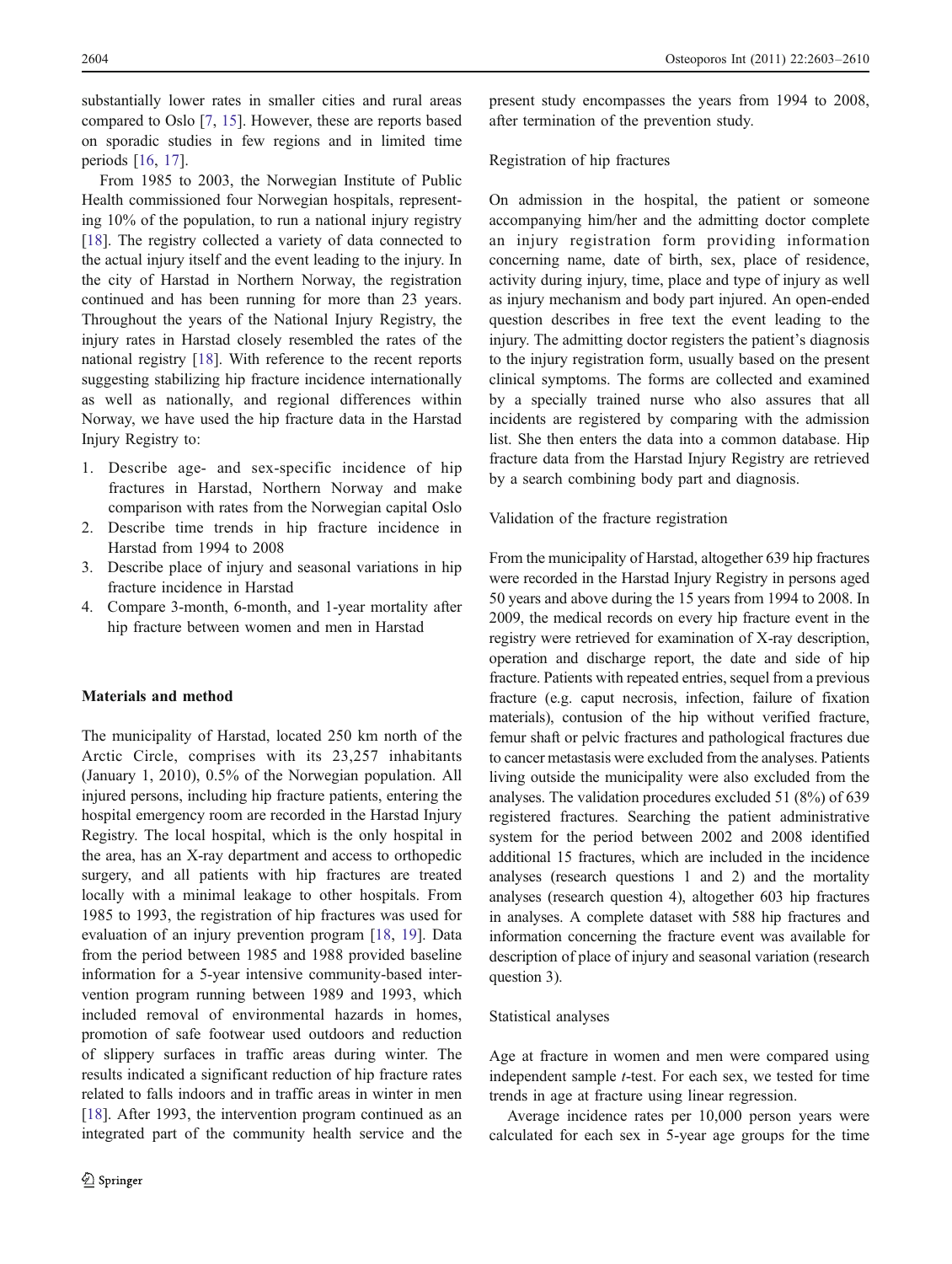period 1994–2008. The age- and sex-specific fracture rates were compared with the corresponding rates reported from Oslo in 1996–1997 [\[8](#page-6-0)], where hip fracture data was collected for the whole population through patient administrative data of the hospitals of the city [\[8](#page-6-0)]. For each sex, an age-adjusted rate was calculated for two 3-year time periods: 1994–1996 and 2006–2008, using the age distribution in Oslo in January 1, 1997 as reference [\[8](#page-6-0)]. Assuming a Poisson distribution of the number of hip fractures, 95% confidence limits for the rates were calculated and the difference between incidence rates was tested. Dividing the data in (age) groups, we performed several tests simultaneously and should adjust for simultaneous testing. We have chosen to use the false discovery rate (FDR) which controls the expected proportion of incorrectly rejected null hypotheses (type I errors) and is less conservative and has a higher power than the more traditionally used Bonferroni correction [[20\]](#page-6-0).

Potential time trends in incidence rates over the study period were analyzed using linear regression. Place of injury for each sex was compared using Chi-square testing. Seasonal variation in the number of hip fractures was analyzed by Cosinor analyses with month of the year as analytical units. A Cosinor analysis is essentially a regression where the independent variable represents a sine and a cosine transform of a time factor:  $y_t = a_0 + a_1 \cos \frac{2\pi t}{T} + a_2 \sin \frac{2\pi t}{T}$ , where t is the time step (month) and  $T$  the total time period (12 months).

To test for significance of seasonality, we tested whether the model was statistically significant.

Mortality was analyzed by survival analysis using Cox's proportional hazard rate including censoring. The follow-up time for one person was from the day the fracture occurred to death or the censoring date in January 1, 2009. The analyses were performed using the Statistical Package for Social Sciences version 15.0 (SPSS, Chicago, IL, USA), Microsoft Office Excel version 2007 and the statistical program R, version 2.11.0 (The R Foundation for Statistical Computing).

# Results

Fracture incidence and time trends

Of the 603 fractures, 73% (95% CI: 69.5, 76.5) occurred in women providing a female:male ratio of 2.7. The mean age at fracture in this population (aged 50 years and above) was 80.0 years (95% CI: 79.1, 80.9) in women and 76.7 years (95% CI: 75.1, 78.3) in men ( $p < 0.001$ ). The median age at hip fracture was 81.7 and 79.3 years in women and men, respectively. Age at fracture did not change during the 15 years, neither in women ( $p=0.43$ ) nor in men ( $p=0.26$ ). The incidence of hip fractures rose exponentially with increasing age from 5.8 to 349.2 per 10,000 in men, and from 8.7 to 582.2 per 10,000 in women (Table 1 and

| Age groups<br>(years) | Number of hip<br>fractures | Person years in<br>total | Incidence per 10,000<br>(SD) | 95% CI       |
|-----------------------|----------------------------|--------------------------|------------------------------|--------------|
| Men                   |                            |                          |                              |              |
| $50 - 54$             | $\tau$                     | 12,060                   | 5.8(2.2)                     | 1.5, 10.1    |
| $55 - 59$             | 6                          | 10,095                   | 5.9(2.4)                     | 1.2, 10.7    |
| $60 - 64$             | 6                          | 7,740                    | 7.8(3.2)                     | 1.5, 14.0    |
| $65 - 69$             | 20                         | 6,360                    | 31.4(7.0)                    | 17.7, 45.2   |
| $70 - 74$             | 20                         | 5,595                    | 35.7(8.0)                    | 20.1, 51.4   |
| $75 - 79$             | 27                         | 4,545                    | 59.4 (11.4)                  | 37.0, 81.8   |
| $80 - 84$             | 37                         | 2,970                    | 124.6(20.5)                  | 84.4, 164.7  |
| $85 - 89$             | 28                         | 1,050                    | 266.7(50.4)                  | 167.9, 365.4 |
| $90+$                 | 11                         | 315                      | 349.2 (105.3)                | 142.8, 555.6 |
| Women                 |                            |                          |                              |              |
| $50 - 54$             | 10                         | 11,520                   | 8.7(2.7)                     | 3.3, 14.1    |
| $55 - 59$             | 13                         | 9,810                    | 13.3(3.7)                    | 6.0, 20.5    |
| $60 - 64$             | 11                         | 7,980                    | 13.8(4.2)                    | 5.6, 21.9    |
| $65 - 69$             | 22                         | 6,990                    | 31.5(6.7)                    | 18.3, 44.6   |
| $70 - 74$             | 41                         | 6,750                    | 60.7(9.5)                    | 42.2, 79.3   |
| $75 - 79$             | 74                         | 6,075                    | 121.8 (14.2)                 | 94.1, 149.6  |
| $80 - 84$             | 127                        | 4,620                    | 274.9 (24.4)                 | 227.1, 322.7 |
| $85 - 89$             | 81                         | 2,460                    | 329.3 (36.6)                 | 257.6, 401.0 |
| $90+$                 | 62                         | 1,065                    | 582.2 (73.9)                 | 437.2, 727.1 |

|                         |  | Table 1 Age- and sex-specific  |
|-------------------------|--|--------------------------------|
| annual incidence of hip |  |                                |
|                         |  | fractures in Harstad, Northern |
| Norway                  |  |                                |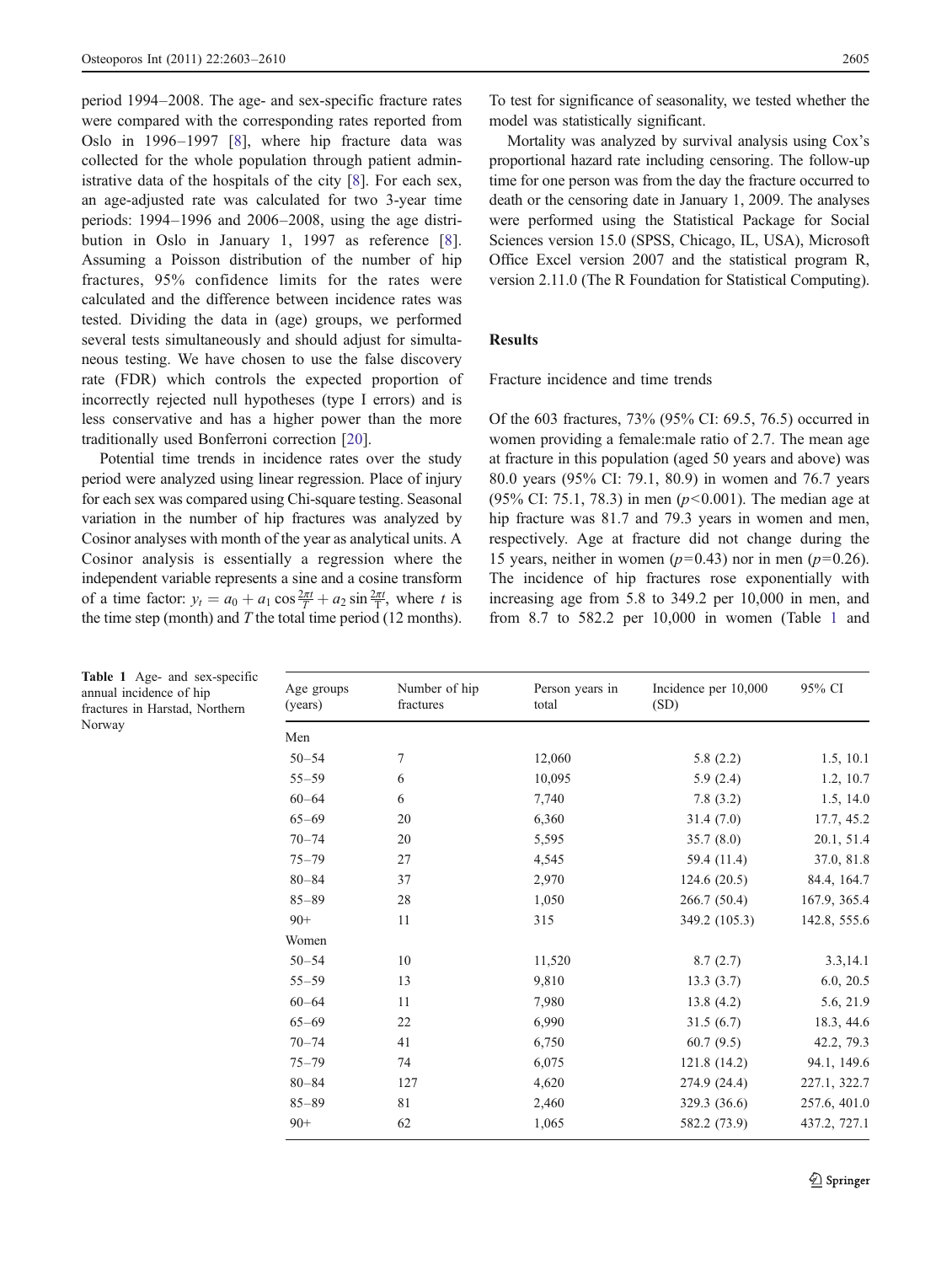Fig. 1). The incidence rates differed significantly between the two sexes only in the age groups  $75-79$  ( $p=0.01$ ) and  $80-84$  ( $p=0.005$ ).

Table [2](#page-4-0) displays the incidence rates in Harstad compared with reported rates from four studies from other parts of Norway. Compared to Oslo, the age-specific rates in Harstad were lower than those reported from Oslo in 1996–1997 (Fig. 1, Table [2\)](#page-4-0). The crude incidence rate was 77.0 in women and 31.9 in men per 10,000 in Harstad. Using the age distribution of the Oslo population 01.01.1997 as the reference, the age adjusted incidence rates in Harstad were 101.0 and 37.4 per 10,000 in women and men, respectively, compared to 118.0 per 10,000 in women ( $p=0.005$ ) and 44.0 per 10,000 in men  $(p=0.09)$  in Oslo [\[8](#page-6-0)]. Using the same reference, the age adjusted incidence rates in Harstad were 150.0 and 71.0 per 10,000 in women and men above the age of 65 years, respectively. The corresponding figures for Oslo were 192.0 per 10,000 in women  $(p<0.001)$  and 85.5 per 10,000 in men  $(p=0.07)$  [[8\]](#page-6-0).

Fig. [2](#page-4-0) displays the age-adjusted incidence of hip fractures in women and men in Harstad during 1994–2008 for three different age groups. There were indications of an increase in the incidence in men aged 65–79, but adjusting for multiple testing, the trend was no longer significant. The age-adjusted incidence rates for women were 97.3 and 105.2 per 10,000 in 1994–1996 and 2006–2008, respectively  $(p=$ 0.55). The corresponding incidence rates for men were 32.5 and 46.3 per 10,000, respectively  $(p=0.12)$ .

Place of injury, seasonal variation and mortality after fracture

Place of injury and the mean age when hip fracture occurred is displayed in Table [3](#page-4-0). We had information about place of injury in 531 persons (90%), and among these, more than 70% were fall-related hip fractures occurring at different places indoors. Among outdoor fractures, only 3 of 103 occurring in transport areas were caused by traffic



Fig. 1 Hip fracture incidence rates pr 10,000 in women and men in Harstad (1994–2008) and Oslo (1996–1997), Norway

accidents, all the others were fall-related hip fractures, occurring on slippery or uneven surfaces. Age at fracture differed significantly between places of injury  $(p<0.001)$ ; ANOVA), with highest mean age at fracture among those occurring in nursing homes and lowest fracture age among those happening in transport areas. Place of injury differed significantly between the sexes  $(p=0.006)$ , but after adjusting for age, the difference was no longer significant  $(p=0.05)$ .

The monthly distribution of hip fractures in women and men are displayed in Fig. [3.](#page-5-0) In the Cosinor analyses, including all hip fractures in the model, the seasonal variation was significant  $(p=0.001)$  and seasonality explained  $>71\%$  of the variation in hip fracture rate  $(R_{\text{adi}}^2)$ 0.71), with the highest numbers of hip fractures occurring between December and March and the lowest between May and September. Stratifying on place of injury, the seasonal variation was significant only in the models including the fractures that occurred outdoors, at home or in traffic areas  $(p<0.001$ ; Fig. [3](#page-5-0)), not in the models including fractures occurring indoors, at home or in nursing homes.

Total mortality after hip fracture was higher in men than in women 3 months after fracture (16 vs. 8%), after 6 months (19 vs. 13%) and after 12 months (25 vs. 19%). All comparisons were statistically significant ( $p \le 0.002$ ) after adjustment for age at hip fracture.

#### **Discussion**

The main finding from this study with 15 years of population-based data is that the age-adjusted hip fracture incidence rates of women above 50 years are significantly lower in Harstad, Northern Norway, than in Oslo. The incidence rates in Harstad are comparable to the rates reported from two other cities, a city in the central [[17\]](#page-6-0) and south easternparts of Norway [[16\]](#page-6-0), in women, but higher than the rates in the more rural area in mid-Norway [\[15](#page-6-0)] (Table [2](#page-4-0)). Our results confirm that there is a great variation in hip fracture rates between different regions in Norway [[7\]](#page-6-0), as there is for distal forearm fractures [\[21](#page-6-0)]. Furthermore, the age-adjusted rates from Harstad are lower than both winter and summer rates in Oslo [[8\]](#page-6-0) and also lower than earlier reported rates from Copenhagen and Gothenburg, but they are higher than reported rates from the US [[5](#page-6-0)].

International variations in hip fracture risk have displayed a north–south gradient [[6\]](#page-6-0) which has been linked to the importance of sunlight exposure [[22\]](#page-6-0). A study using national data from France showed substantial heterogeneity of hip fracture risk within the country, with higher hip fracture risk in the Southern France [\[23](#page-6-0)]. Other studies reporting regional differences in hip fracture rates within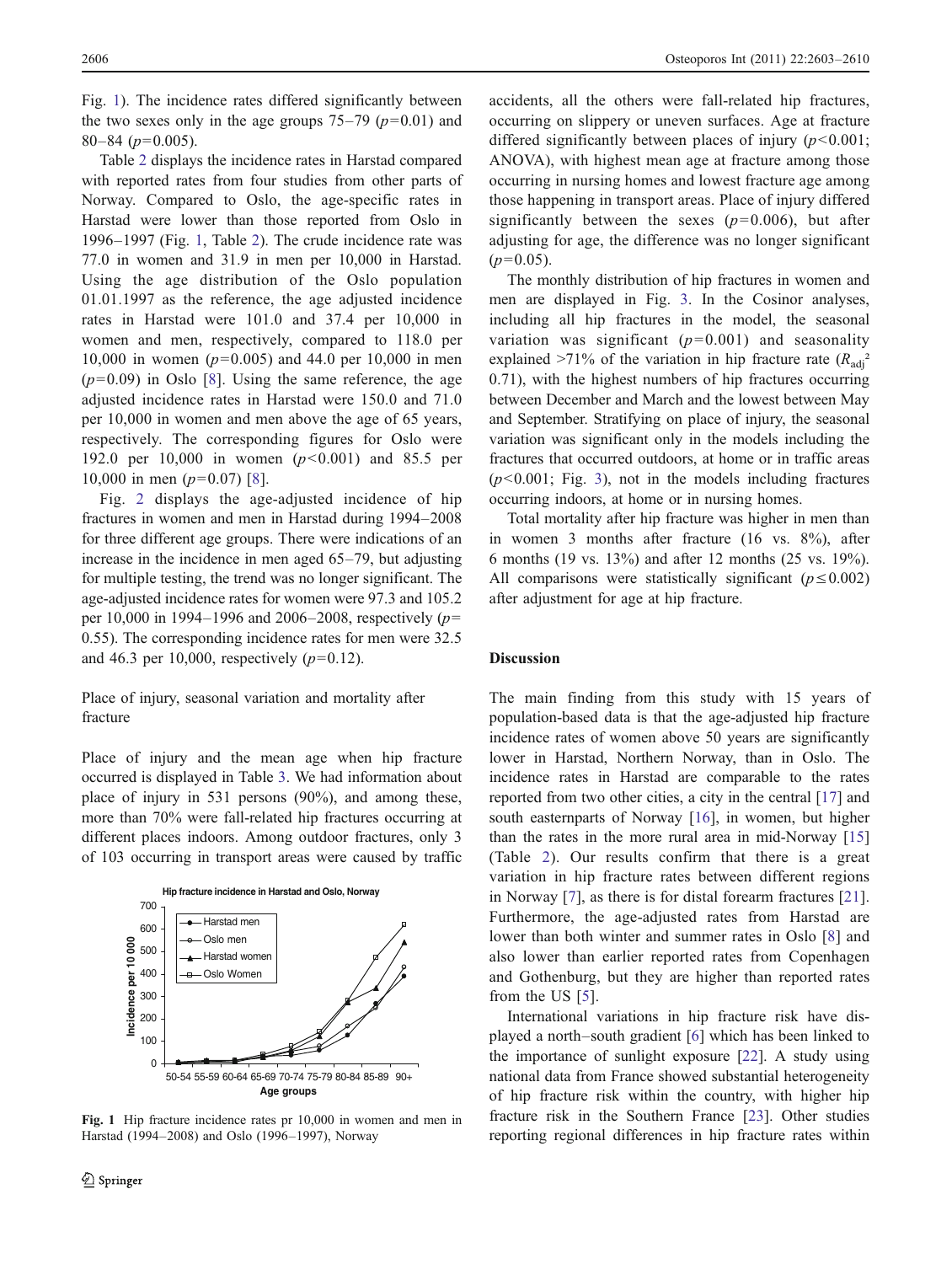<span id="page-4-0"></span>Table 2 Age- and sex-specific annual hip fracture incidence per 10,000 in different regions in Norway

| Age<br>groups<br>(years) | Harstad, Northern<br>Norway (Emaus<br>2010) | Oslo, Norway<br>(Lof thus 2001) | South Eastern<br>Norway (Bjørgul<br>2007) | Mid-Norway<br>(Grønskag 2009) |
|--------------------------|---------------------------------------------|---------------------------------|-------------------------------------------|-------------------------------|
| Men                      |                                             |                                 |                                           |                               |
| $50 - 54$                | 5.8(1.5, 10.1)                              | 3.9(0.8, 7.0)                   | 4.2 $(1.8, 6.5)$                          |                               |
| $55 - 59$                | 5.9(1.2, 10.7)                              | 8.0(2.5,13.5)                   | 3.0(1.8, 6.5)                             |                               |
| $60 - 64$                | 7.8(1.5, 14.0)                              | 13.7(5.6, 21.7)                 | 12.5(7.3, 17.8)                           |                               |
| $65 - 69$                | 31.4(17.7, 45.2)                            | 25.0(14.3, 35.7)                | 15.7(9.6, 21.9)                           |                               |
| $70 - 74$                | 35.7(20.1, 51.4)                            | 54.6 (38.7, 70.6)               | 38.9 (29.0, 48.8)                         |                               |
| $75 - 79$                | 59.4 (37.0, 81.8)                           | 78.5 (57.2, 99.9)               | 79.1 (63.7, 94.4)                         |                               |
| $80 - 84$                | 124.6(84.4, 164.7)                          | 166.4(126.3, 206.6)             | 141.1 (114.3, 167.9)                      |                               |
| $85 - 89$                | 266.7 (167.9, 365.4)                        | 246.8 (173.1, 320.6)            | 265.2 (210.2, 320.1)                      |                               |
| $90+$                    | 349.2 (142.8, 555.6)                        | 429.8 (264.6, 594.9)            | 325.7 (218.0, 433.3)                      |                               |
| Women                    |                                             |                                 |                                           |                               |
| $50 - 54$                | 8.7(3.3, 14.1)                              | 5.3(1.6, 9.0)                   | 3.9(1.6, 6.2)                             |                               |
| $55 - 59$                | 13.3(6.0, 20.5)                             | 11.4(5.0, 17.9)                 | 9.9(5.9, 13.9)                            |                               |
| $60 - 64$                | 13.8(5.6, 21.9)                             | 16.1(7.9, 24.2)                 | 13.7(8.4, 18.9)                           |                               |
| $65 - 69$                | 31.5(18.3, 44.6)                            | 40.5(28.2, 52.7)                | 32.2(23.9, 40.6)                          | 21.1(11.6, 38.1)              |
| $70 - 74$                | 60.7(42.2, 79.3)                            | 77.1 (61.2, 92.9)               | 68.5 (56.6, 80.4)                         | 53.3 (43.0, 66.0)             |
| $75 - 79$                | 121.8(94.1, 149.6)                          | 142.5(120.9, 164.1)             | 137.3 (120.3, 154.4)                      | 95.1 (81.6, 110.7)            |
| $80 - 84$                | 274.9 (227.1, 322.7)                        | 282.6 (247.9, 317.4)            | 236.6 (211.5, 261.6)                      | 170.2 (149.0, 194.4)          |
| $85 - 89$                | 329.3 (257.6, 401.0)                        | 475.5 (417.8, 533.2)            | 366.8 (326.2, 407.5)                      | 307.4 (267.1, 358.9)          |
| $90+$                    | 582.2 (437.2, 727.1)                        | 618.0 (523.7, 712.3)            | 396.3 (331.3, 461.3)                      | 496.7 (412.4, 598.2)          |

countries explain the differences by an urban–rural gradient [\[24](#page-6-0)]. In a study from Australia, the age-adjusted incidence of hip fracture was 32% lower in rural compared to urban residents aged 60 years and above, 26% lower in women [\[25](#page-6-0)]. In comparison, the age-adjusted rates in women aged 65 years and above were 21% lower in Harstad than in the more urbanized capitol Oslo [[8\]](#page-6-0). Unfortunately, with the registry data available, we do not have explanation for the indicated urban–rural difference, but another Norwegian study reported higher bone mineral density levels in rural versus urban dwellers at the hip [[26\]](#page-6-0), one factor which may explain differences in fracture risk. In a study by Ringsberg



Fig. 2 Incidence of hip fractures in three different age groups in women and men in Harstad, Northern Norway, from 1994 to 2008, adjusted using the age distribution of the Oslo population in January 1, 1997 as the reference

et al. [\[27](#page-6-0)], urban subjects had significantly poorer balance compared with their rural counterparts, a difference which increased with increasing age, affected gait performance and risk of falls. With an extensive prevention program running in Harstad between 1988 and 1993 [[18,](#page-6-0) [19](#page-6-0)] and part of this program still integrated in the community health service, this may also explain the differences in fracture rates between Harstad and Oslo.

It could furthermore be expected that the extensive prevention program might have resulted in lower fracture rates especially in the first years after 1994. However, comparison of the two periods, 1994–1996 and 2006–2008, indicated no significant change in the age-adjusted incidence rates in any of the sexes during the time of the study. Men 50-64 Interestingly, this stability of age-adjusted incidence rates is

Table 3 Place of injury where hip fractures are occurring, in Harstad, Northern Norway

| Place of injury         | Percent $(N)$  | Age, years (SD) |
|-------------------------|----------------|-----------------|
| At home indoors         | 38% (225)      | 80.4 (8.8)      |
| At home outdoors        | $9\%$ (54)     | 75.8 (10.2)     |
| Transport area outdoors | $17.5\%$ (103) | 72.8(11.1)      |
| Nursing home            | 24\% (140)     | 84.2 (6.4)      |
| Hospital                | $1.5\%$ (9)    | 81.7(4.0)       |
| Not reported            | $10\%$ (57)    | 75.7(11.0)      |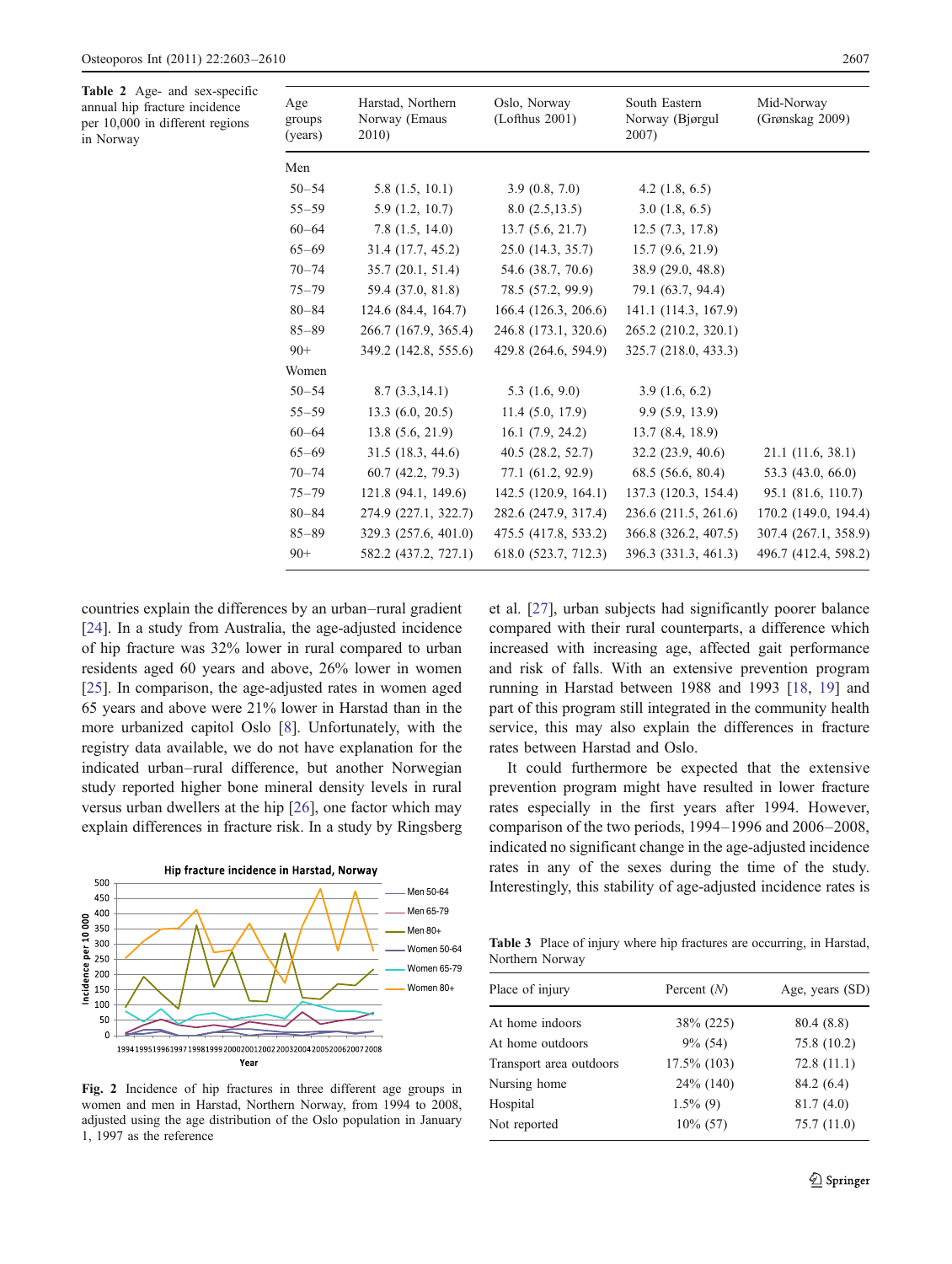<span id="page-5-0"></span>

Fig. 3 Seasonal variation in hip fracture incidence. Total All fractures, Indoor fractures occurring indoors at home, in hospital or nursing home, Outdoor fractures occurring outdoors at home or in traffic areas

in accordance with data from Oslo [\[8\]](#page-6-0) and reports from several other countries including Finland, Denmark, Norway, Switzerland, Canada, US and Australia [\[10,](#page-6-0) [12](#page-6-0)–[15,](#page-6-0) [28\]](#page-6-0). There are studies reporting increasing numbers of hip fracture rates in women and men in Germany and Austria [\[29,](#page-6-0) [30\]](#page-6-0), in men in Switzerland [\[28](#page-6-0)], in the oldest age groups in Swedish [[31\]](#page-6-0) and Swiss [\[32](#page-6-0)] women. Conflicting results are also reported within countries where, for example, a recent paper from the Australian Capital Territory reported significant declining hip fracture rates after 2001 in women [\[13\]](#page-6-0), while other data from Australia indicate no change in incidence [[33\]](#page-6-0). The Australian report suggests that the declining hip fracture rates may be explained by increased use of anti-osteoporotic treatments [[13\]](#page-6-0). In the Danish study reporting declining hip fracture rates from 1997 to 2006, it is noted that the decrease is too large to be explained by the extent of anti-osteoporotic medication and therefore must be explained by other factors [\[11\]](#page-6-0).

As reported from several other studies, both within Norway [[17\]](#page-6-0) and from other countries like UK [[34\]](#page-6-0) and the US [\[35](#page-6-0)], there was a significant seasonal variation in the occurrence of hip fractures in our study. In a study comparing and observing seasonal variation of hip fractures in Scotland, Hong Kong and New Zealand [\[36](#page-6-0)] as well as in Taiwan [[37\]](#page-6-0), it was claimed evidence against a major influence of conditions underfoot causing extra falls and increased risk of fracture during winter [[36\]](#page-6-0). In our study, we had information about place of injury in 90% of all cases; 64% occurred indoors with no significant seasonal variation. For the fractures happening outdoors, there was a significant seasonal variation, which can be connected to falls on ice or slippery surfaces. Unfortunately, the data from the Harstad Injury Registry do not provide enough information for exact studies of the mechanisms leading to falls and fracture indoors.

The mean age at hip fracture in persons above 50 years in Harstad, were not different from the mean age at hip fracture in Oslo, which was 82.1 years in women and 76.6 years in men [[8\]](#page-6-0). A lower mean age at fracture in men, compared to women, are also reported by others [\[26\]](#page-6-0). With 73% of the hip fractures occurring in women, the gender distribution of hip fractures in Harstad did not differ in comparison with Oslo (78%) or other comparable studies [[12,](#page-6-0) [14\]](#page-6-0). Increased mortality risk up to 10 years has been reported for hip fractures [[38\]](#page-7-0), although mortality is highest in the first year [[3,](#page-6-0) [38](#page-7-0)]. A sex difference in mortality after hip fracture has also been indicated, with higher rates in men compared with women [\[2](#page-6-0), [3](#page-6-0), [38](#page-7-0), [39](#page-7-0)]. In our study, mortality was higher in men than in women 3 months after fracture and persisted at 6 and 12 months after adjustment for age of hip fracture. This is in accordance with other Norwegian data showing higher mortality in men throughout the first year after hip fracture [[40\]](#page-7-0), and with a recent meta-analyses showing that, although the sex difference in mortality persists, the difference is greatest in the first 3 months after hip fracture, with reported relative all-cause mortality hazard of 5.75 (95% CI, 4.94–6.67) in women and 7.95 (CI, 6.13–10.30) in men [[41\]](#page-7-0).

One of the strengths of this study is the possibility to study the incidence of hip fractures in a well-defined municipality over a long time period and the accessibility of a well-established injury registry, which also provides the opportunity for quality assessment of the hip fracture registration. Furthermore, the injury registry provided valuable information on date and place of fracture and through the medical records we got access to mortality data. There are, however, several limitations in our dataset. Given the location of Harstad, north of the Arctic Circle, it would have been interesting to study the impact of vitamin D status on fracture risk and on the seasonal variation [[42\]](#page-7-0), but neither biological data nor lifestyle information was available. Because of the lack of data we cannot explore if time trends and urban–rural differences can be explained by other important factors like smoking [\[43](#page-7-0)] and body mass index [[44\]](#page-7-0).

In conclusion, the present study supports previous reports concerning significant regional differences in hip fracture incidence within Norway, which cannot be explained by a north–south gradient. A majority of hip fractures happen indoors, suggesting the need of developing effective prevention strategies towards falls and fractures at home in the elderly. Although fewer hip fractures happen outdoors, they are mostly due to falls on slippery surfaces indicating that securing outdoor areas during winter must be included in prevention of hip fractures in the elderly.

Acknowledgements We are greatly thankful for the commitment of the study nurse Ellen Nikolaisen in the Harstad Injury Registry.

Conflicts of interest None.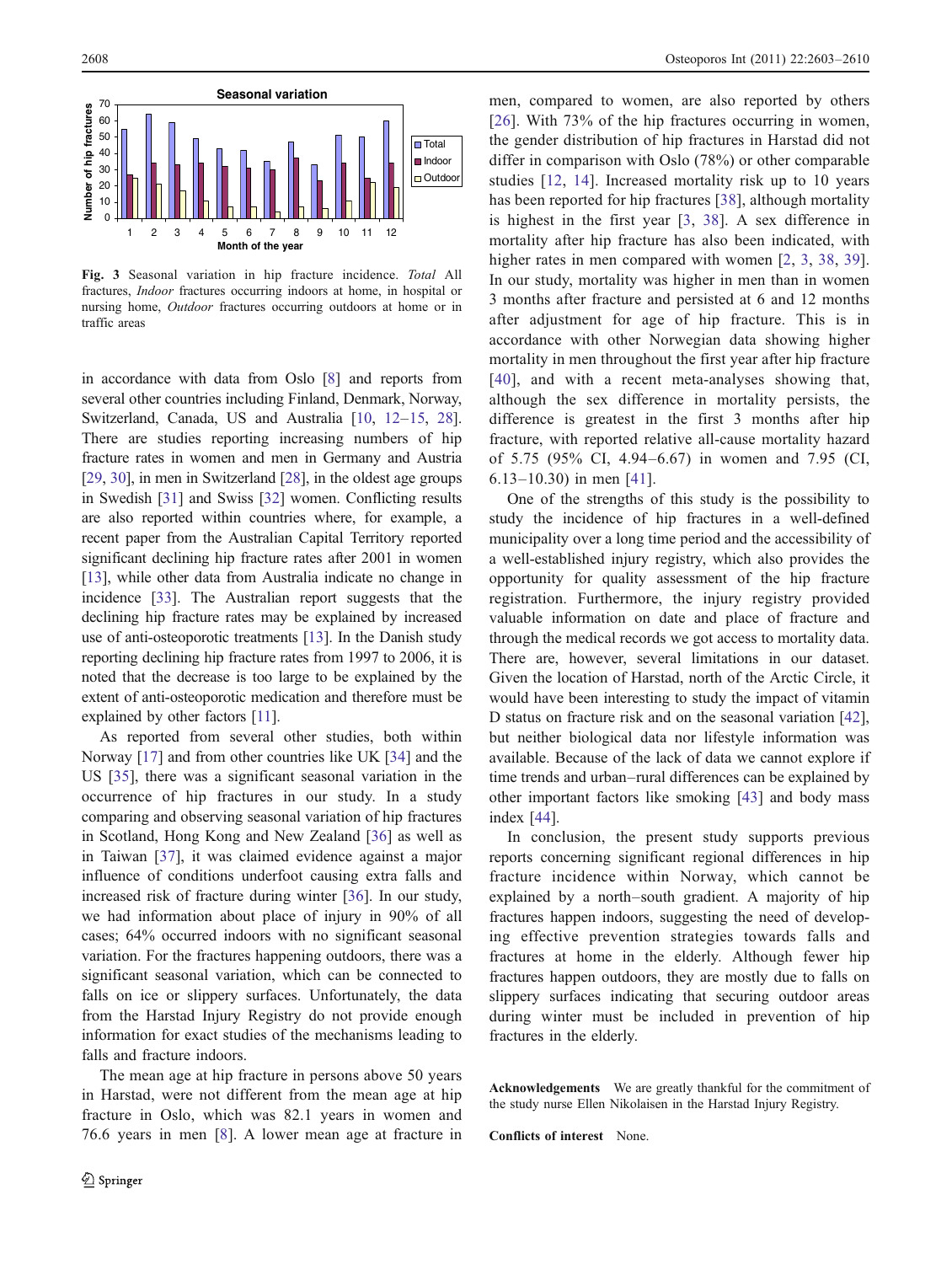<span id="page-6-0"></span>Open Access This article is distributed under the terms of the Creative Commons Attribution Noncommercial License which permits any noncommercial use, distribution, and reproduction in any medium, provided the original author(s) and source are credited.

#### References

- 1. Bentler SE, Liu L, Obrizan M, Cook EA, Wright KB, Geweke JF, Chrischilles EA, Pavlik CE, Wallace RB, Ohsfeldt RL, Jones MP, Rosenthal GE, Wolinsky FD (2009) The aftermath of hip fracture: discharge placement, functional status change, and mortality. Am J Epidemiol 170:1290–1299
- 2. Center JR, Nguyen TV, Schneider D, Sambrook PN, Eisman JA (1999) Mortality after all major types of osteoporotic fracture in men and women: an observational study. Lancet 353:878–882
- 3. Johnell O, Kanis JA, Oden A, Sernbo I, Redlund-Johnell I, Petterson C, De Laet C, Jonsson B (2004) Mortality after osteoporotic fractures. Osteoporos Int 15:38–42
- 4. Azhar A, Lim C, Kelly E, O'Rourke K, Dudeney S, Hurson B, Quinlan W (2008) Cost induced by hip fractures. Ir Med J 101:213–215
- 5. Johnell O, Kanis JA (2004) An estimate of the worldwide prevalence, mortality and disability associated with hip fracture. Osteoporos Int 15:897–902
- 6. Kanis JA, Johnell O, De Laet C, Jonsson B, Oden A, Ogelsby AK (2002) International variations in hip fracture probabilities: implications for risk assessment. J Bone Miner Res 17:1237– 1244
- 7. Falch JA, Kaastad TS, Bohler G, Espeland J, Sundsvold OJ (1993) Secular increase and geographical differences in hip fracture incidence in Norway. Bone 14:643–645
- 8. Lofthus CM, Osnes EK, Falch JA, Kaastad TS, Kristiansen IS, Nordsletten L, Stensvold I, Meyer HE (2001) Epidemiology of hip fractures in Oslo, Norway. Bone 29:413–418
- 9. Kannus P, Niemi S, Parkkari J, Palvanen M, Vuori I, Jarvinen M (2006) Nationwide decline in incidence of hip fracture. J Bone Miner Res 21:1836–1838
- 10. Melton LJ III, Kearns AE, Atkinson EJ, Bolander ME, Achenbach SJ, Huddleston JM, Therneau TM, Leibson CL (2009) Secular trends in hip fracture incidence and recurrence. Osteoporos Int 20:687–694
- 11. Abrahamsen B, Vestergaard P (2010) Declining incidence of hip fractures and the extent of use of anti-osteoporotic therapy in Denmark 1997–2006. Osteoporos Int 21:373–380
- 12. Brauer CA, Coca-Perraillon M, Cutler DM, Rosen AB (2009) Incidence and mortality of hip fractures in the United States. JAMA 302:1573–1579
- 13. Fisher AA, O'Brien ED, Davis MW (2009) Trends in hip fracture epidemiology in Australia: possible impact of bisphosphonates and hormone replacement therapy. Bone 45:246–253
- 14. Leslie WD, O'Donnell S, Jean S, Lagace C, Walsh P, Bancej C, Morin S, Hanley DA, Papaioannou A (2009) Trends in hip fracture rates in Canada. JAMA 302:883–889
- 15. Grønskag AB, Forsmo S, Romundstad P, Langhammer A, Schei B (2010) Incidence and seasonal variation in hip fracture incidence among elderly women in Norway. The HUNT Study. Bone 46:1294–1298
- 16. Bjorgul K, Reikeras O (2007) Incidence of hip fracture in southeastern Norway: a study of 1, 730 cervical and trochanteric fractures. Int Orthop 31:665–669
- 17. Finsen V, Johnsen LG, Trano G, Hansen B, Sneve KS (2004) Hip fracture incidence in central norway: a followup study. Clin Orthop Relat Res:173–178
- 18. Ytterstad B (1996) The Harstad injury prevention study: community based prevention of fall-fractures in the elderly evaluated by means of a hospital based injury recording system in Norway. J Epidemiol Community Health 50:551–558
- 19. Ytterstad B (1999) The Harstad injury prevention study: the characteristics and distribution of fractures amongst elders—an eight year study. Int J Circumpolar Health 58:84–95
- 20. Hochberg Y, Benjamini Y (1990) More powerful procedures for multiple significance testing. Stat Med 9:811–818
- 21. Sogaard AJ, Gustad TK, Bjertness E, Tell GS, Schei B, Emaus N, Meyer HE (2007) Urban–rural differences in distal forearm fractures: Cohort Norway. Osteoporos Int 18:1063–1072
- 22. Johnell O, Borgstrom F, Jonsson B, Kanis J (2007) Latitude, socioeconomic prosperity, mobile phones and hip fracture risk. Osteoporos Int 18:333–337
- 23. Barbier S, Ecochard R, Schott AM, Colin C, Delmas PD, Jaglal SB, Couris CM (2009) Geographical variations in hip fracture risk for women: strong effects hidden in standardised ratios. Osteoporos Int 20:371–377
- 24. Sanders KM, Seeman E, Ugoni AM, Pasco JA, Martin TJ, Skoric B, Nicholson GC, Kotowicz MA (1999) Age- and gender-specific rate of fractures in Australia: a population-based study. Osteoporos Int 10:240–247
- 25. Sanders KM, Nicholson GC, Ugoni AM, Seeman E, Pasco JA, Kotowicz MA (2002) Fracture rates lower in rural than urban communities: the Geelong osteoporosis study. J Epidemiol Community Health 56:466–470
- 26. Omsland TK, Gjesdal CG, Emaus N, Tell GS, Meyer HE (2008) Regional differences in hip bone mineral density levels in Norway: the NOREPOS study. Osteoporos Int 20:631–638
- 27. Ringsberg KA, Gardsell P, Johnell O, Jonsson B, Obrant KJ, Sernbo I (1998) Balance and gait performance in an urban and a rural population. J Am Geriatr Soc 46:65–70
- 28. Chevalley T, Guilley E, Herrmann FR, Hoffmeyer P, Rapin CH, Rizzoli R (2007) Incidence of hip fracture over a 10-year period (1991–2000): reversal of a secular trend. Bone 40:1284–1289
- 29. Icks A, Haastert B, Wildner M, Becker C, Meyer G (2008) Trend of hip fracture incidence in Germany 1995–2004: a populationbased study. Osteoporos Int 19:1139–1145
- 30. Mann E, Meyer G, Haastert B, Icks A (2010) Comparison of hip fracture incidence and trends between Germany and Austria 1995–2004: an epidemiological study. BMC Public Health 10:46
- 31. Bergstrom U, Jonsson H, Gustafson Y, Pettersson U, Stenlund H, Svensson O (2009) The hip fracture incidence curve is shifting to the right. Acta Orthop 80:520–524
- 32. Guilley E, Chevalley T, Herrmann F, Baccino D, Hoffmeyer P, Rapin CH, Rizzoli R (2008) Reversal of the hip fracture secular trend is related to a decrease in the incidence in institutiondwelling elderly women. Osteoporos Int 19:1741–1747
- 33. Chang KP, Center JR, Nguyen TV, Eisman JA (2004) Incidence of hip and other osteoporotic fractures in elderly men and women: Dubbo Osteoporosis Epidemiology Study. J Bone Miner Res 19:532–536
- 34. Crawford JR, Parker MJ (2003) Seasonal variation of proximal femoral fractures in the United Kingdom. Injury 34:223–225
- 35. Bischoff-Ferrari HA, Orav JE, Barrett JA, Baron JA (2007) Effect of seasonality and weather on fracture risk in individuals 65 years and older. Osteoporos Int 18:1225–1233
- 36. Douglas S, Bunyan A, Chiu KH, Twaddle B, Maffulli N (2000) Seasonal variation of hip fracture at three latitudes. Injury 31:11– 19
- 37. Lin HC, Xiraxagar S (2006) Seasonality of hip fractures and estimates of season-attributable effects: a multivariate ARIMA analysis of population-based data. Osteoporos Int 17:795–806